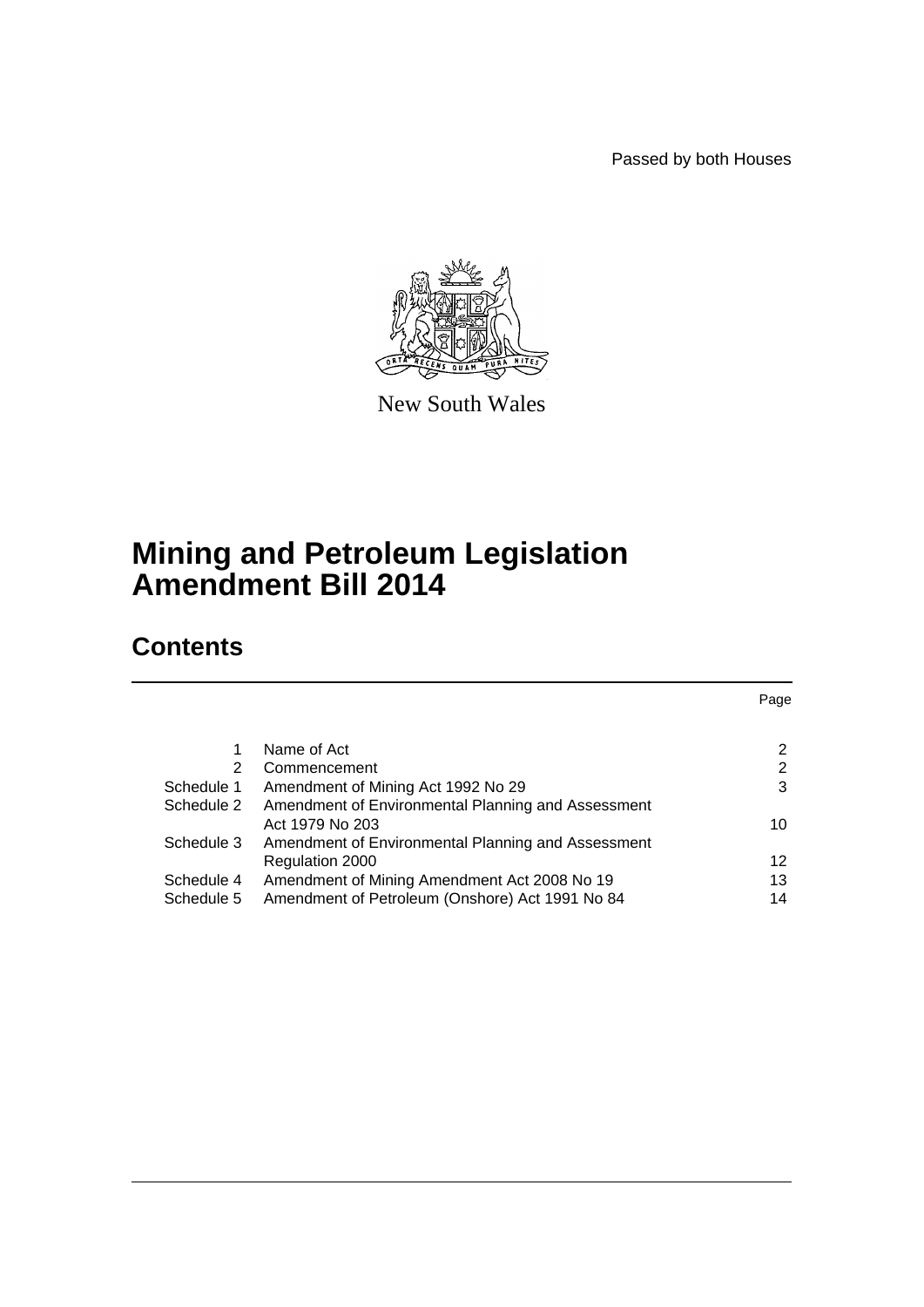*I certify that this public bill, which originated in the Legislative Assembly, has finally passed the Legislative Council and the Legislative Assembly of New South Wales.*

> *Clerk of the Legislative Assembly. Legislative Assembly, Sydney,* , 2014



New South Wales

# **Mining and Petroleum Legislation Amendment Bill 2014**

Act No , 2014

An Act to amend mining, petroleum and planning laws to make further provision for the grounds for certain administrative decisions affecting mining rights and petroleum titles and the interrelationship between mining and petroleum laws and planning laws; and for other purposes.

*I have examined this bill and find it to correspond in all respects with the bill as finally passed by both Houses.*

*Assistant Speaker of the Legislative Assembly.*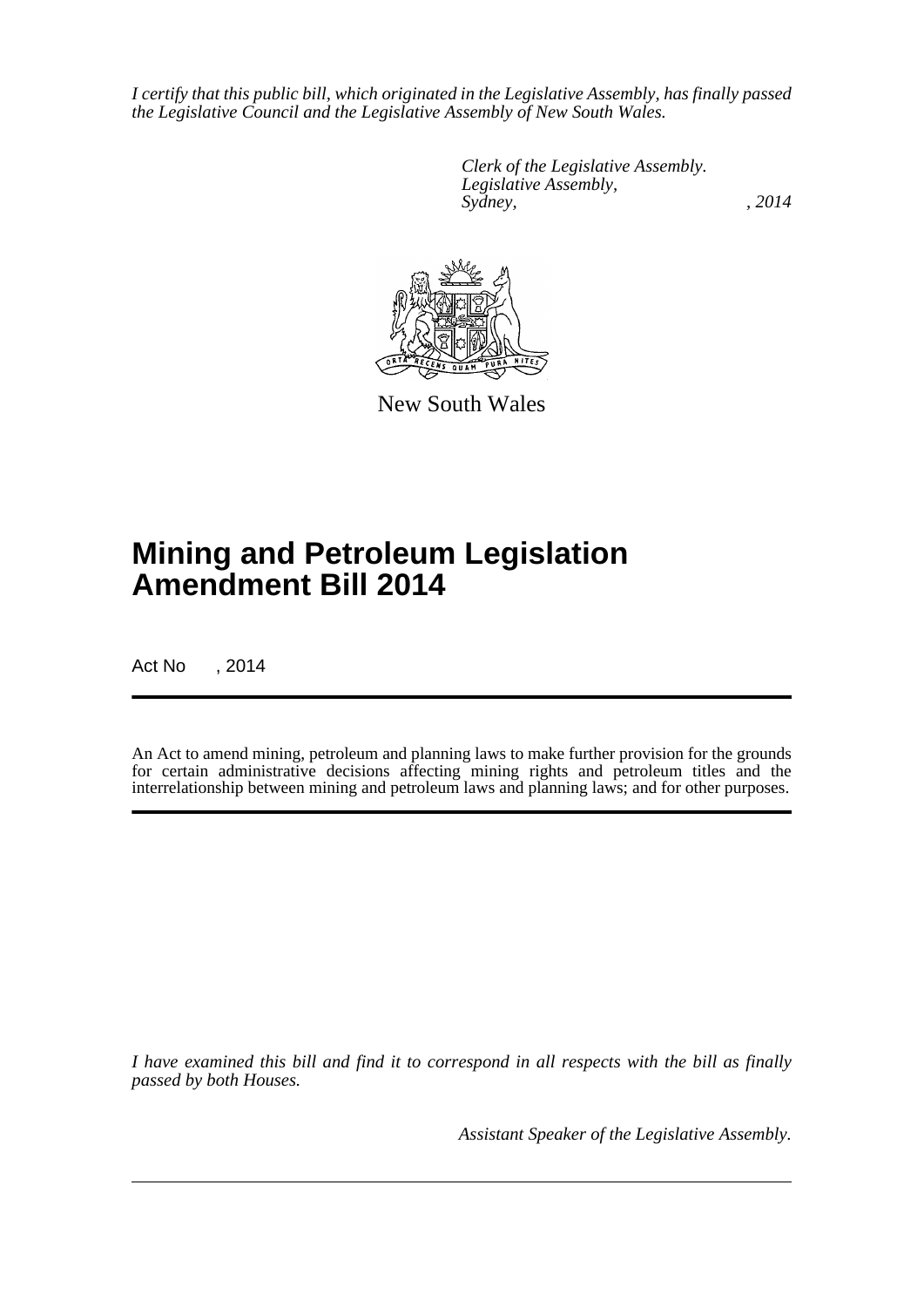Mining and Petroleum Legislation Amendment Bill 2014 [NSW]

# <span id="page-2-0"></span>**The Legislature of New South Wales enacts:**

# **1 Name of Act**

This Act is the *Mining and Petroleum Legislation Amendment Act 2014*.

# <span id="page-2-1"></span>**2 Commencement**

This Act commences on the date of assent to this Act.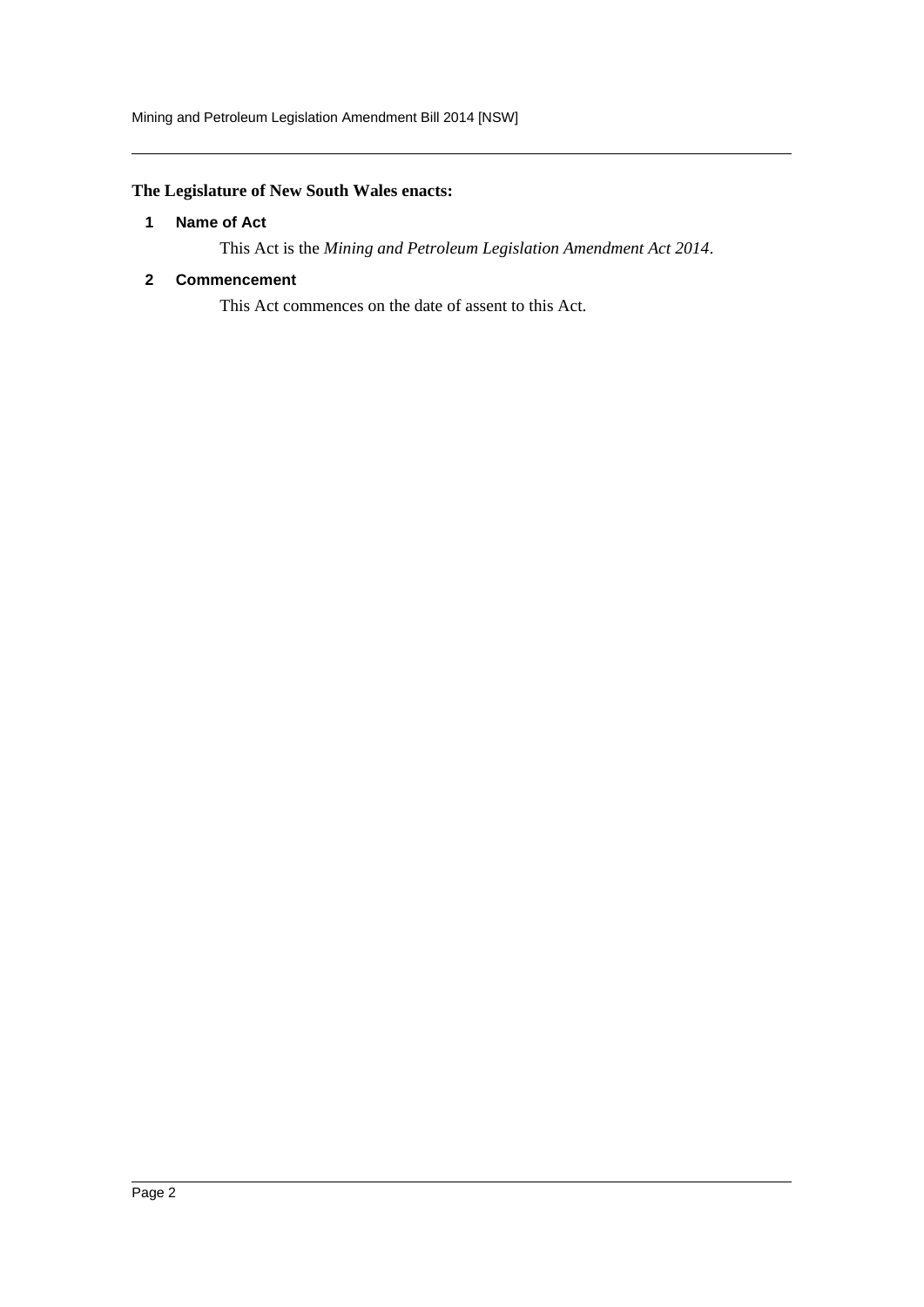# <span id="page-3-0"></span>**Schedule 1 Amendment of Mining Act 1992 No 29**

- **[1] Section 22 Power of decision-maker in relation to applications** Insert "that the decision-maker is satisfied" before "that the applicant" in section 22 (2) (a).
- **[2] Section 22 (2) (b)**

Omit "decision-maker reasonably considers". Insert instead "decision-maker is satisfied".

**[3] Section 23 Power of decision-maker in relation to tenders**

Insert "that the decision-maker is satisfied" before "that the tenderer" in section 23 (3) (a).

**[4] Section 23 (3) (b)**

Omit "decision-maker reasonably considers". Insert instead "decision-maker is satisfied".

- **[5] Section 41 Power of decision-maker in relation to applications** Insert "that the decision-maker is satisfied" before "that the applicant" in section 41 (2) (a).
- **[6] Section 41 (2) (b)**

Omit "decision-maker reasonably considers". Insert instead "decision-maker is satisfied".

- **[7] Section 63 Power of decision-maker in relation to applications** Insert "that the decision-maker is satisfied" before "that the applicant" in section 63 (2) (a).
- **[8] Section 63 (2) (b)**

Omit "decision-maker reasonably considers". Insert instead "decision-maker is satisfied".

**[9] Section 64 Power of decision-maker in relation to tenders**

Insert "that the decision-maker is satisfied" before "that the tenderer" in section 64 (3) (a).

**[10] Section 64 (3) (b)**

Omit "decision-maker reasonably considers". Insert instead "decision-maker is satisfied".

#### **[11] Section 65 Development consents under Environmental Planning and Assessment Act 1979**

Insert at the end of section 65 (1):

**Note.** Section 380AA prevents an application for development consent to mine coal from being made or granted unless the applicant is the holder of an authority that is in force in respect of coal and the land concerned.

#### **[12] Section 114 Power of decision-maker in relation to renewal applications**

Insert "that the decision-maker is satisfied" before "that the applicant" in section 114 (2) (a).

#### **[13] Section 114 (2) (b)**

Insert "that the decision-maker is satisfied" before "that a person".

#### **[14] Section 114 (2) (c)**

Omit "decision-maker reasonably considers". Insert instead "decision-maker is satisfied".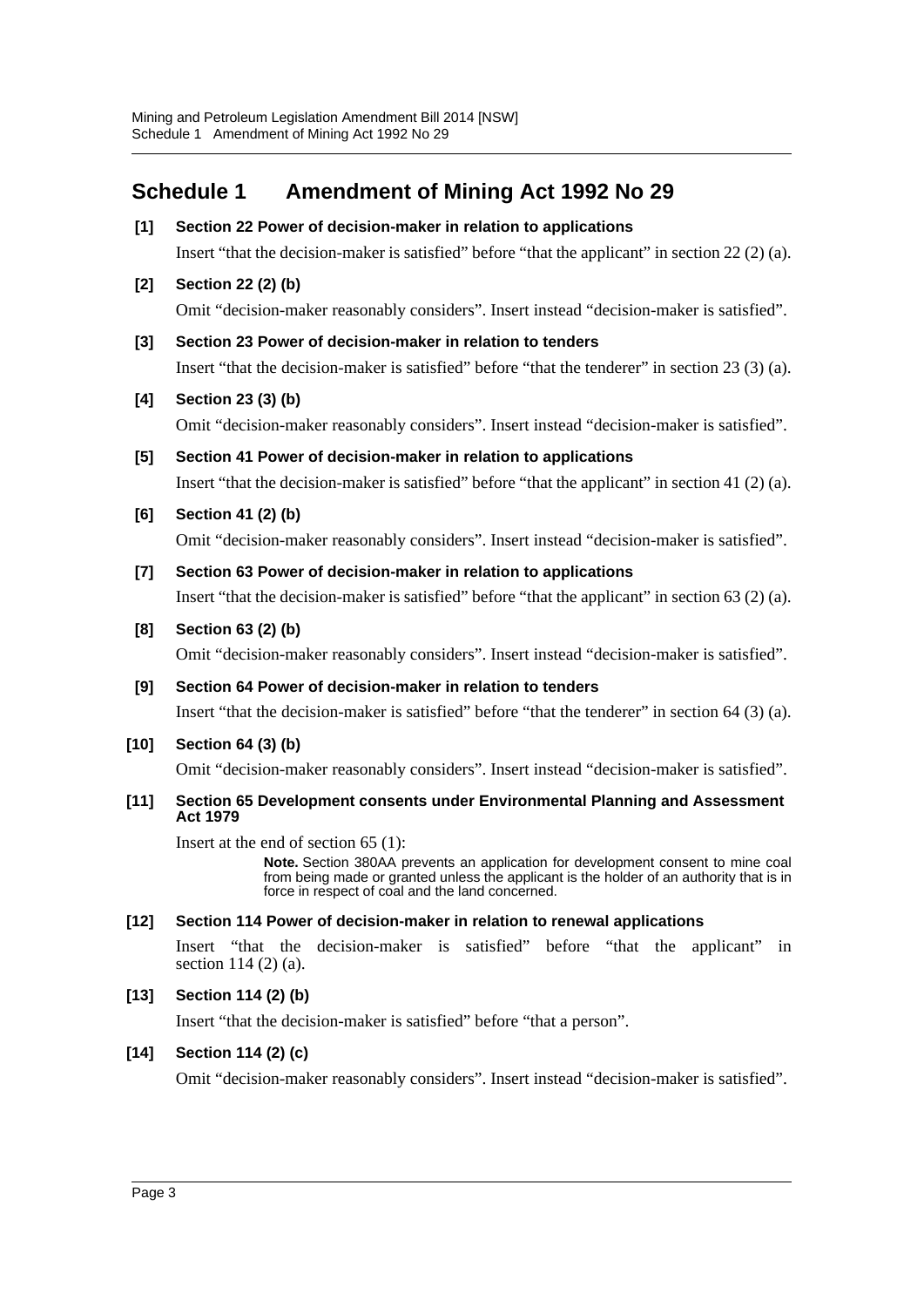# **[15] Section 121 Power of decision-maker in relation to transfer approval applications**

Insert "that the decision-maker is satisfied" before "that the applicant" in section 121 (2) (a).

# **[16] Section 121 (2) (b)**

Omit "decision-maker reasonably considers". Insert instead "decision-maker is satisfied".

# **[17] Section 125 Grounds of cancellation of authority**

Omit "if the holder of the authority contravenes" from section 125 (1) (b).

Insert instead "if the decision-maker is satisfied that the holder of the authority has contravened".

#### **[18] Section 125 (1) (b1)**

Omit "a person contravenes".

Insert instead "the decision-maker is satisfied that a person has contravened".

# **[19] Section 125 (1) (b2)**

Omit "the decision-maker reasonably considers".

Insert instead "the decision-maker is satisfied".

# **[20] Section 125 (1) (c)**

Omit "the holder of the authority fails".

Insert instead "the decision-maker is satisfied that the holder of the authority has failed".

#### **[21] Section 125 (1) (e)**

Omit "the land". Insert instead "the decision-maker is satisfied that the land".

# **[22] Section 125 (1) (f)**

Omit the paragraph. Insert instead:

(f) if the decision-maker is satisfied that the holder of the authority has failed to use the land comprised in the authority in good faith for the purposes for which the authority has been granted, or has used the land for a purpose other than that for which the authority has been granted.

#### **[23] Section 380AA**

Insert after section 380:

#### **380AA Restrictions on planning applications for coal mining**

(1) An application for development consent, or for the modification of a development consent, to mine for coal cannot be made or determined unless (at the time it is made or determined) the applicant is the holder of an authority that is in force in respect of coal and the land where mining for coal is proposed to be carried out, or the applicant has the written consent of the holder of such an authority to make the application.

**Note.** The Dictionary to this Act defines *development consent* to include an approval under Part 3A or Part 5.1 of the *Environmental Planning and Assessment Act 1979*.

(2) For that purpose, an authority in respect of coal need not be in force in respect of the whole of the land to which the application for development consent relates but must be in force for the land where mining for coal is proposed.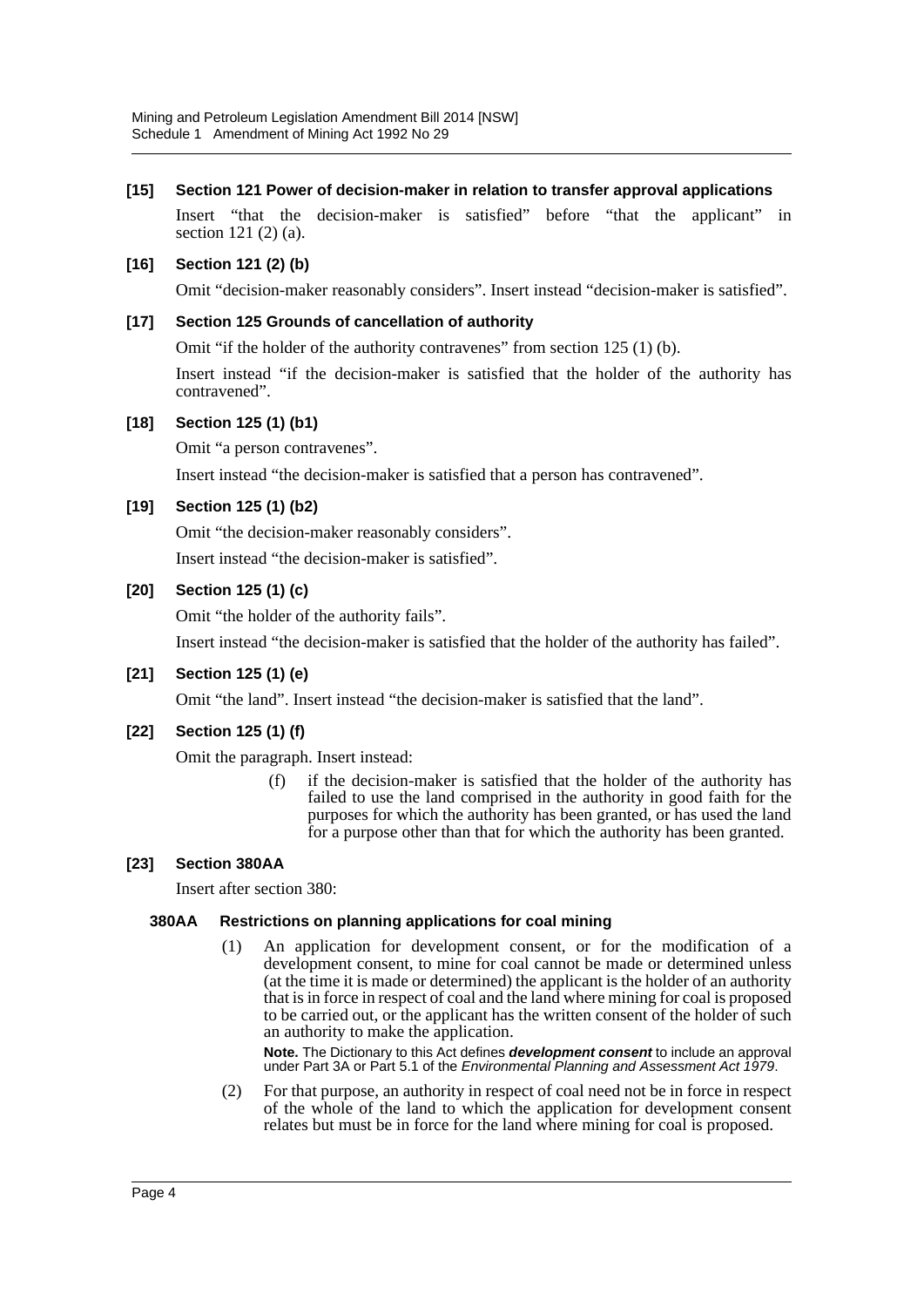- (3) For the purposes of this section, an authority that is a mining lease is considered to be in force in respect of the land on which it authorises prospecting or mining for coal, and not in respect of land on which it only authorises the carrying out of mining purposes (and not prospecting or mining for coal). A mining lease is not an authority for the purposes of this section if it is for mining purposes only.
- (4) The Director-General must notify the appropriate planning authority of any decision under this Act to cancel or refuse to renew an authority in respect of coal if the Director-General is aware that an application for development consent, or for the modification of a development consent, to mine for coal on the land concerned has been made but not determined.
- (5) In this section:

*application* includes request. *appropriate planning authority* means:

- (a) the Director of Planning in the case of an application for development consent for State significant development, State significant infrastructure or a transitional Part 3A project under the *Environmental Planning and Assessment Act 1979*, or
- (b) the consent authority under that Act in relation to any other application.

*mine* for coal means to extract coal from land.

# **[24] Section 380A**

Omit the section. Insert instead:

#### **380A Fit and proper person consideration in making certain decisions about mining rights**

- (1) Despite anything to the contrary in this Act, any of the following decisions under this Act may be made on the ground that, in the opinion of the decision-maker, a relevant person is not a fit and proper person (without limiting any other ground on which such a decision may be made):
	- (a) a decision to refuse to grant or renew a mining right (a *relevant person* in such a case being an applicant for the grant or renewal of the mining right),
	- (b) a decision to refuse to transfer a mining right (a *relevant person* in such a case being the proposed transferee),
	- (c) a decision to cancel a mining right or to suspend operations under a mining right (in whole or in part), a *relevant person* in such a case being a holder of the mining right,
	- (d) a decision to restrict operations under a mining right by the imposition or variation of conditions of a mining right (a *relevant person* in such a case being a holder of the mining right).
- (2) For the purpose of determining whether a person is a fit and proper person, the decision-maker may take into consideration any or all of the following matters (but without limiting the matters that can be taken into consideration for that purpose):
	- (a) whether the person or (in the case of a body corporate) a director of the body corporate or of a related body corporate has compliance or criminal conduct issues (as defined in this section),
	- (b) in the case of a body corporate, whether a director of the body corporate or of a related body corporate is or has been a director of another body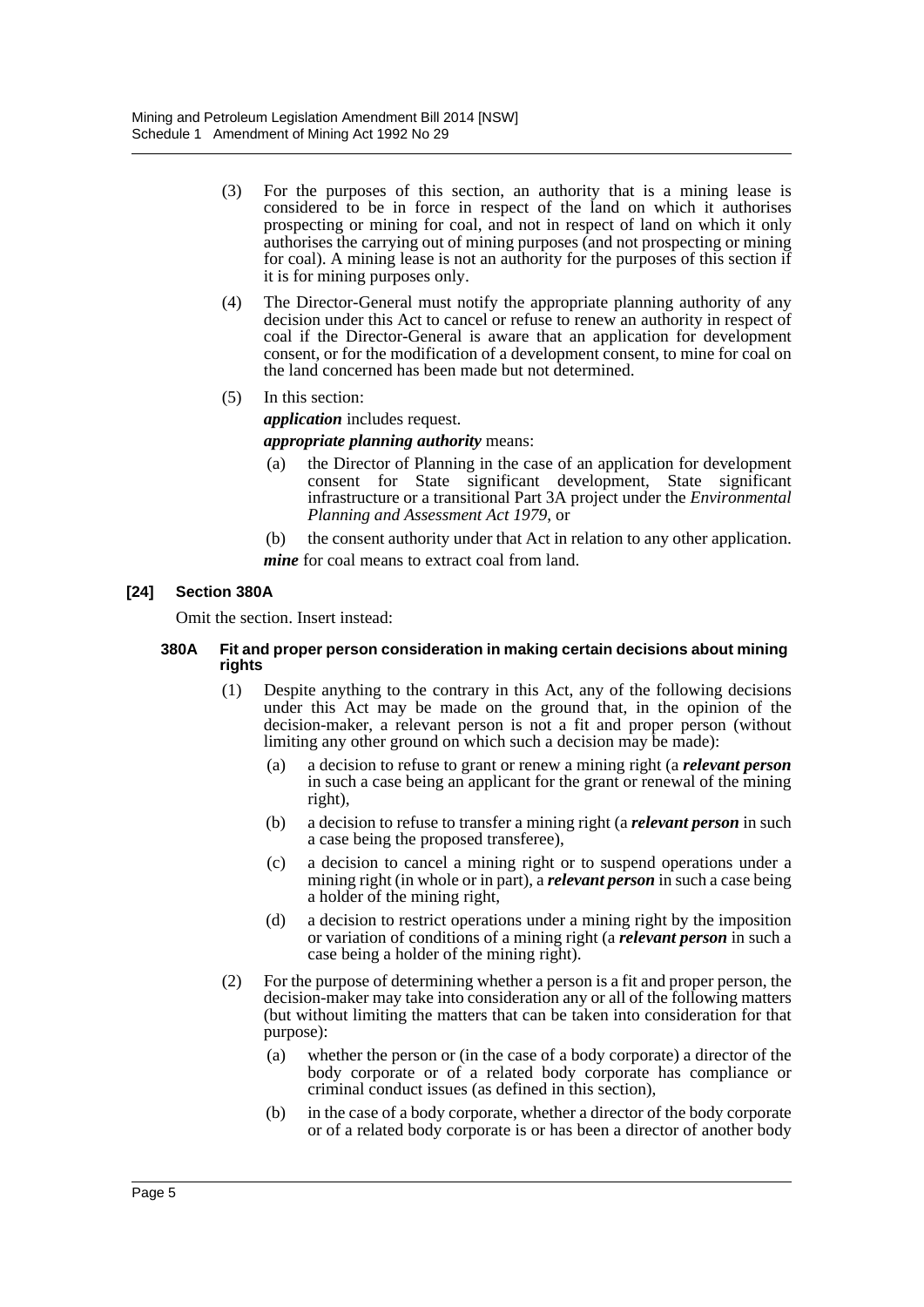corporate that has compliance or criminal conduct issues (as defined in this section) but only if the person was a director of that other body corporate at the time of the conduct that resulted in the compliance or criminal conduct issues,

- (c) the person's record of compliance with relevant legislation (established to the satisfaction of the decision-maker),
- (d) in the case of a body corporate, the record of compliance with relevant legislation (established to the satisfaction of the decision-maker) of any director of the body corporate or a related body corporate,
- (e) whether, in the opinion of the decision-maker, the management of the activities or works that are or are to be authorised, required or regulated under the mining right are not or will not be in the hands of a technically competent person,
- (f) whether, in the opinion of the decision-maker, the person is not of good repute,
- (g) in the case of a body corporate, whether, in the opinion of the decision-maker, a director of the body corporate or a related body corporate is not of good repute,
- (h) whether, in the opinion of the decision-maker, the person is not of good character, with particular regard to honesty and integrity,
- (i) in the case of a body corporate, whether, in the opinion of the decision-maker, a director of the body corporate or a related body corporate is not of good character, with particular regard to honesty and integrity,
- (j) whether the person, during the previous 3 years, was an undischarged bankrupt or applied to take the benefit of any law for the relief of bankrupt or insolvent debtors, compounded with his or her creditors or made an assignment of his or her remuneration for their benefit,
- (k) in the case of an individual, whether he or she is or was a director of a body corporate that is the subject of a winding up order or for which a controller or administrator has been appointed during the previous 3 years,
- (l) in the case of a body corporate, whether the body corporate or a related body corporate is the subject of a winding up order or has had a controller or administrator appointed during the previous 3 years,
- (m) whether the person has demonstrated to the decision-maker the financial capacity to comply with the person's obligations under the mining right,
- (n) whether the person is in partnership, in connection with activities that are subject to a mining right or proposed mining right, with a person whom the decision-maker considers is not a fit and proper person under this section,
- (o) whether the person has an arrangement (formal or informal) in connection with activities that are subject to a mining right or proposed mining right with another person whom the decision-maker considers is not a fit and proper person under this section, if the decision-maker is satisfied that the arrangement gives that other person the capacity to determine the outcome of decisions about financial and operating policies concerning those activities,
- (p) any other matters prescribed by the regulations.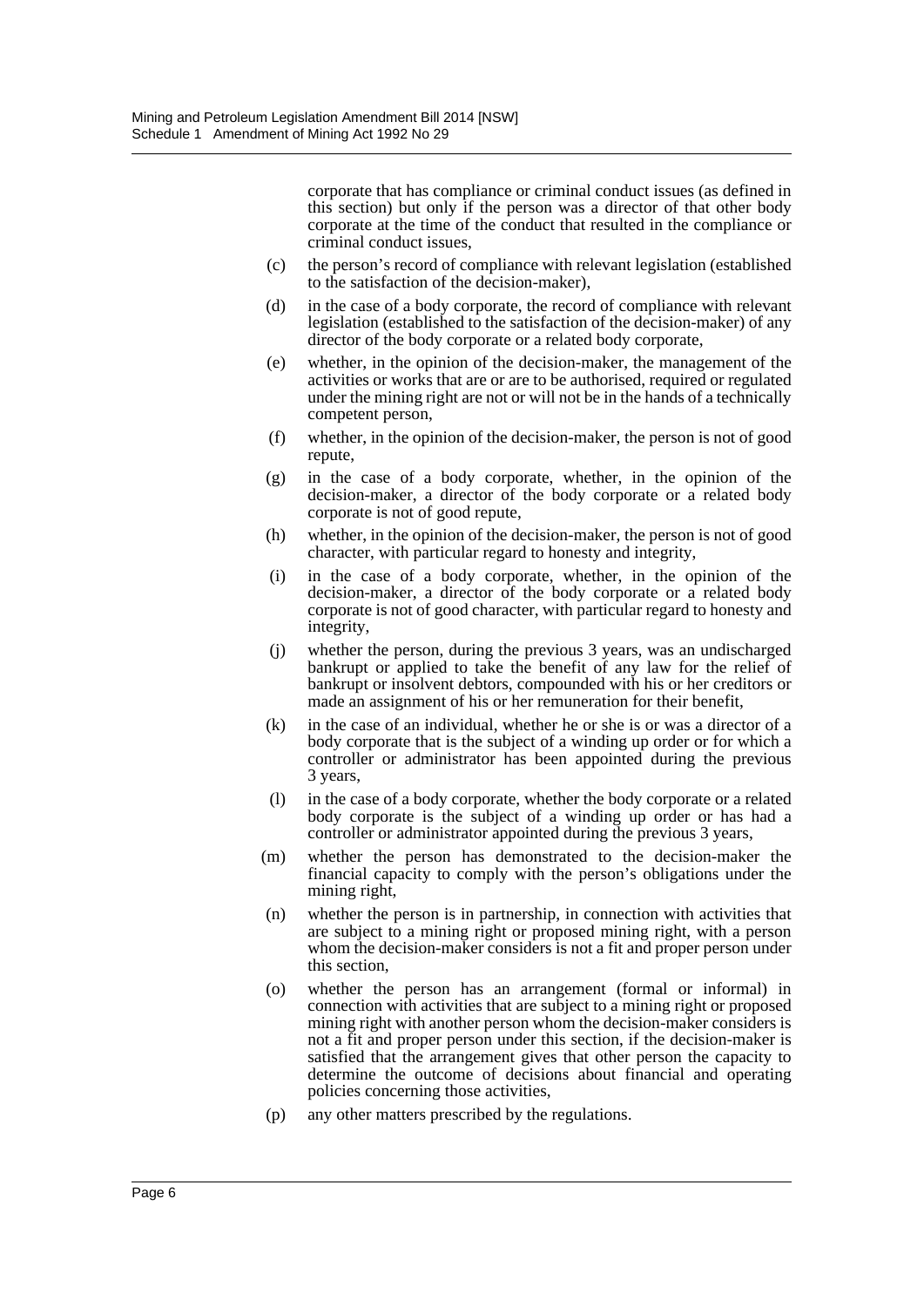- (3) A person or body corporate has *compliance or criminal conduct issues* if:
	- (a) the decision-maker is satisfied that the person or body corporate has contravened any relevant legislation, whether or not the person or body corporate has been prosecuted for or convicted of an offence arising from the contravention, or
	- (b) in the previous 10 years, the person or body corporate has been convicted in New South Wales or elsewhere of a serious offence or an offence involving fraud or dishonesty, or
	- (c) the person or body corporate has held a mining right, or any other instrument issued or granted under relevant legislation, that has been suspended, cancelled or revoked.
- (4) The grant, renewal or transfer of a mining lease can be refused on the ground that the Minister is of the opinion that the applicant is not a fit and proper person even if:
	- (a) the mining lease is necessary for the carrying out of State significant development that is authorised by a development consent, despite section 89K of the *Environmental Planning and Assessment Act 1979* (*the Planning Act*), or
	- (b) the mining lease is necessary for the carrying out of approved State significant infrastructure under Part 5.1 of the Planning Act, despite section 115ZH of that Act, or
	- (c) the mining lease is necessary for the carrying out of a transitional Part 3A project under Schedule 6A to the Planning Act, despite section 75V of that Act, or
	- (d) section 91A or 93 of the Planning Act would otherwise prevent that refusal.
- (5) To avoid doubt, sections 127 (1) and 205 (1) of this Act extend to the cancellation of a mining right under this section.
- (6) A relevant person who is aggrieved by a decision referred to in subsection (1) made on the ground that in the opinion of the decision-maker the person is not a fit and proper person may apply to the Land and Environment Court for a review of the decision-maker's opinion, and the following provisions apply to such a review:
	- (a) the review is to be by way of redetermination of the question of whether the relevant person is a fit and proper person, and fresh material or material in addition to, or in substitution for, the material considered by the decision-maker in the determination of that question may be given on the review and taken into consideration by the Court,
	- (b) on a review the Court is to decide whether or not the relevant person is a fit and proper person,
	- (c) the decision of the Court on a review is final and is to be given effect to by the decision-maker,
	- (d) the decision-maker is to take whatever action may be necessary to give effect to the Court's decision including action to revoke and remake any decision referred to in subsection (1).
- (7) In this section:

*director* of a body corporate includes any person involved in the management of the affairs of the body corporate.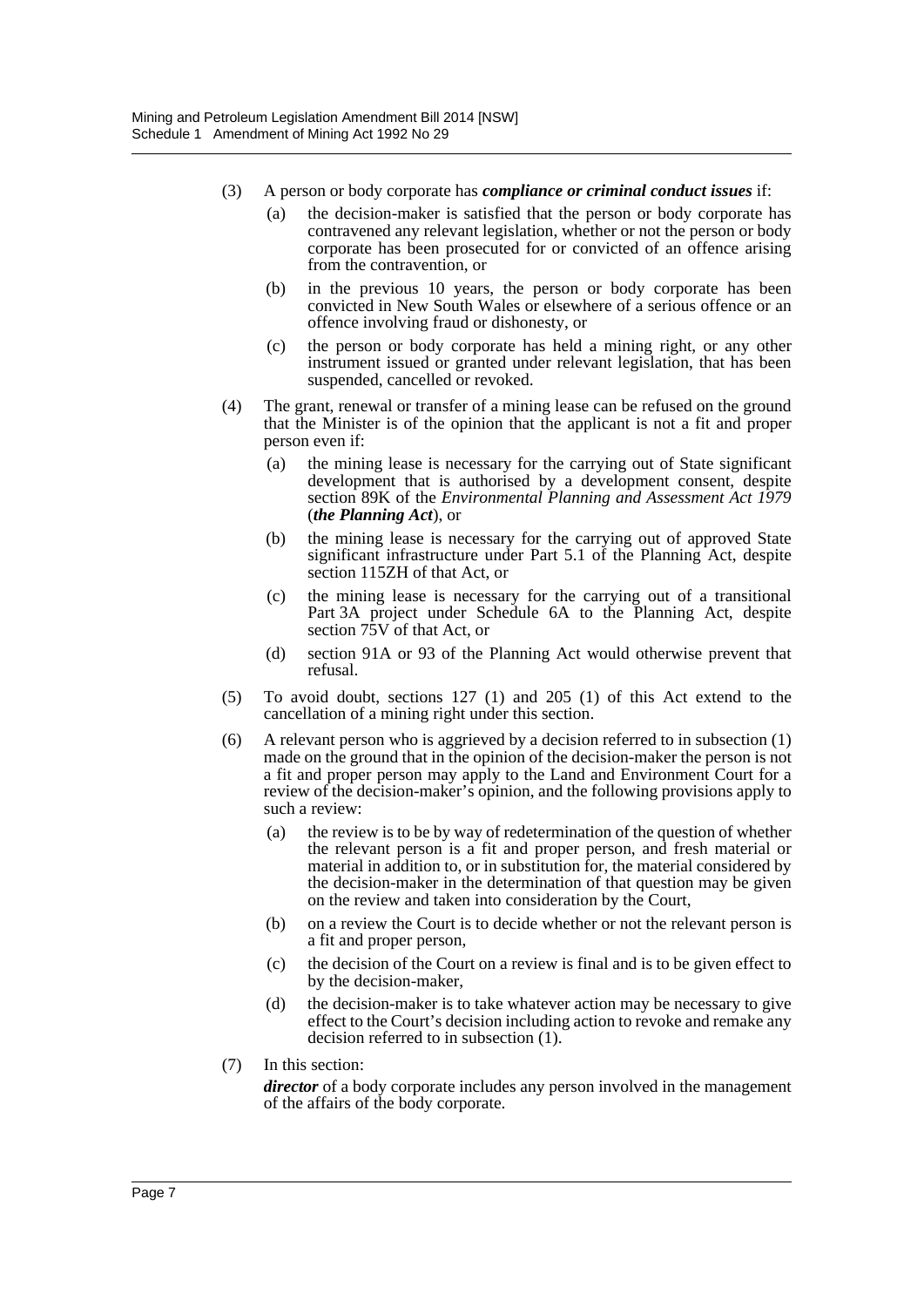*mining right* means an exploration licence, an assessment lease, a mining lease, a mineral claim or an opal prospecting licence.

*related body corporate* has the same meaning as in the *Corporations Act 2001* of the Commonwealth.

*relevant legislation* means the following legislation:

- (a) this Act,
- (b) the *Petroleum (Onshore) Act 1991*,
- (c) the environment protection legislation,
- (d) the *Environmental Planning and Assessment Act 1979*,
- (e) the work health and safety legislation,
- (f) any other legislation prescribed by the regulations under this Act.

#### *serious offence* means:

- (a) an offence committed in New South Wales that is punishable by imprisonment for life or for a term of 5 years or more or by a fine of \$500,000 or more, or an offence committed elsewhere than in New South Wales that if committed in New South Wales would be an offence so punishable, or
- (b) an offence committed under a law of the Commonwealth that is punishable by imprisonment for life or for a term of 5 years or more or by a fine of \$500,000 or more.

#### **[25] Schedule 6 Savings, transitional and other provisions**

Insert at the end of the Schedule with appropriate Part and clause numbering:

# **Part Provisions consequent on enactment of Mining and Petroleum Legislation Amendment Act 2014**

#### **Operation of planning amendments**

- (1) Section 380AA (Restrictions on planning applications for coal mining) extends to any application for development consent, or modification of development consent, that was made (but not determined) before the date of assent to the *Mining and Petroleum Legislation Amendment Act 2014*.
- (2) Section 380A (4) (as enacted by the *Mining and Petroleum Legislation Amendment Act 2014*) extends to permit the Minister to refuse the grant, renewal or transfer of a mining lease even if the development consent that would otherwise have prevented refusal was granted before the date of assent to the *Mining and Petroleum Legislation Amendment Act 2014*.

#### **Operation of fit and proper person test**

Section 380A (as enacted by the *Mining and Petroleum Legislation Amendment Act 2014*) applies to any decision made after the commencement of that section, including:

- (a) a decision with respect to an application or other matter that was pending on that commencement, and
- (b) a decision based on conduct that occurred, or on a matter that arose, before that commencement.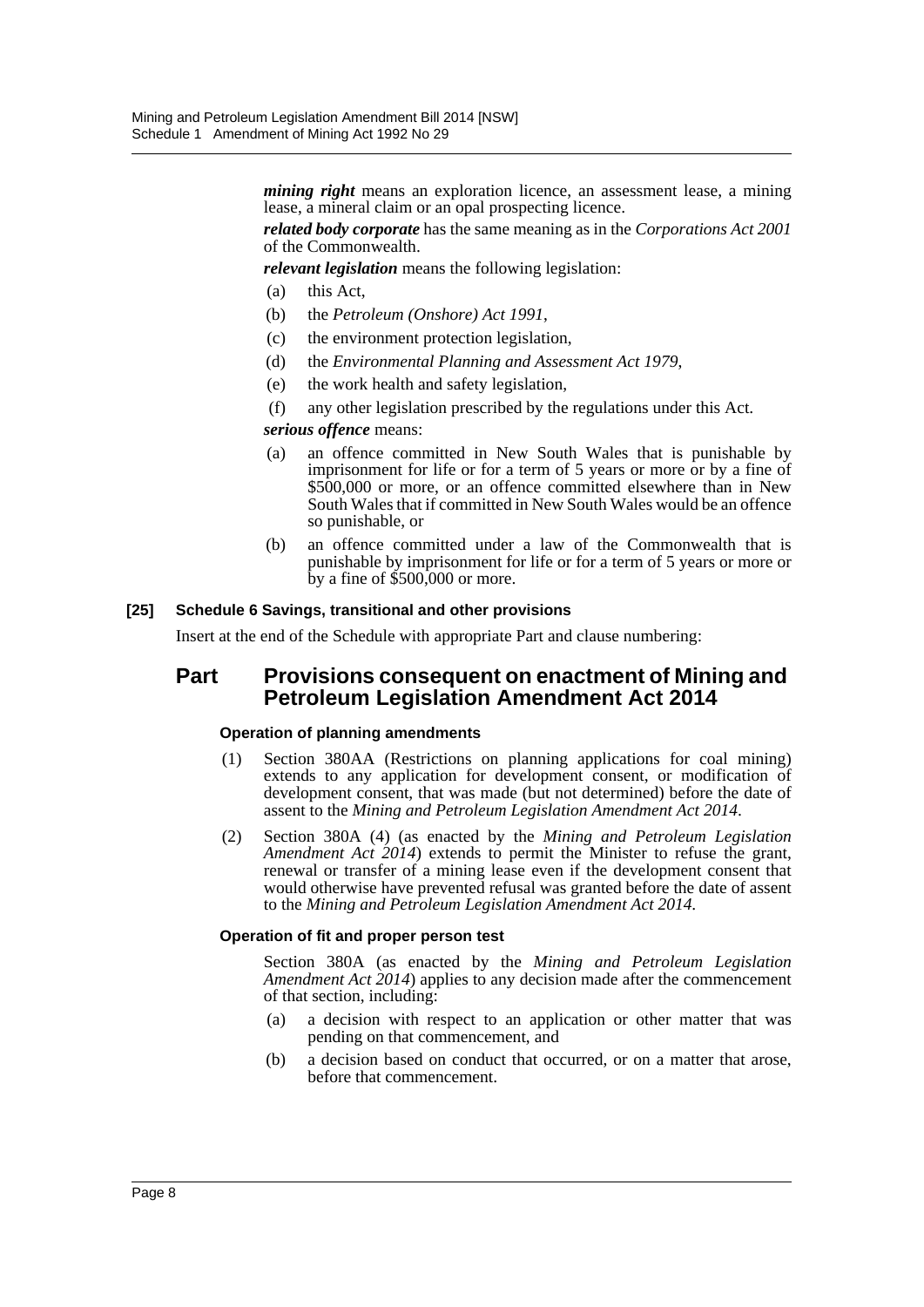#### **Matters of which decision-maker to be satisfied**

An amendment made to section 22, 23, 41, 63, 64, 114, 121 or 125 by the *Mining and Petroleum Legislation Amendment Act 2014* applies to any decision made after the commencement of the amendment, including:

- (a) a decision with respect to a matter that was pending on that commencement, and
- (b) a decision based on conduct that occurred, or on a matter that arose, before that commencement.

#### **[26] Schedule 6A Cancellation of certain authorities**

Omit clause 13 (3). Insert instead:

(3) A reference in a provision of this Act or the regulations to the conditions of an authority includes a reference to a preserved condition of a relevant licence.

#### **[27] Schedule 6A, clause 13 (4)**

Omit "A reference in section 378D".

Insert instead "For the purposes of the application of a provision of this Act to and in respect of a preserved condition of a relevant licence, a reference in the provision".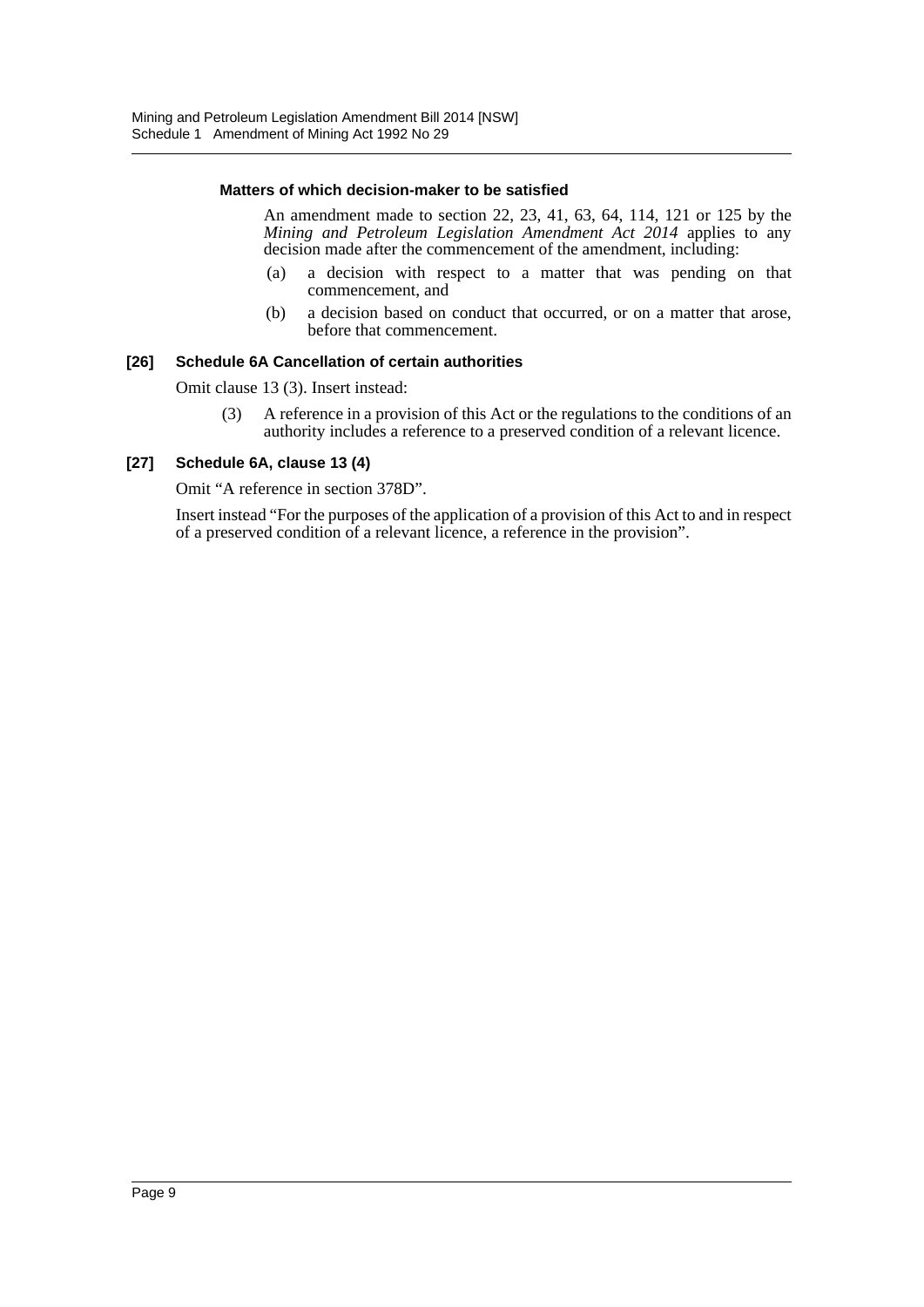# <span id="page-10-0"></span>**Schedule 2 Amendment of Environmental Planning and Assessment Act 1979 No 203**

#### **[1] Section 78A Application**

Insert at the end of section 78A (1):

**Note.** Section 380AA of the *Mining Act 1992* provides that an application for development consent to mine for coal can only be made by or with the consent of the holder of an authority under that Act in respect of coal and the land concerned.

#### **[2] Section 89E Consent for State significant development**

Insert at the end of section 89E (1):

**Note.** Section 380AA of the *Mining Act 1992* provides that an application in respect of State significant development for the mining of coal can only be determined if it is made by or with the consent of the holder of an authority under that Act in respect of coal and the land concerned.

#### **[3] Section 89K Approvals etc legislation that must be applied consistently**

Insert at the end of section 89K (1) (c):

**Note.** Under section 380A of the *Mining Act 1992*, a mining lease can be refused on the ground that the applicant is not a fit and proper person, despite this section.

#### **[4] Section 89K (1) (d)**

Insert at the end of the paragraph:

**Note.** Under section 24A of the *Petroleum (Onshore) Act 1991*, a production lease can be refused on the ground that the applicant is not a fit and proper person, despite this section.

#### **[5] Section 91A Development that is integrated development**

Insert at the end of section 91A (5):

**Note.** Under section 380A of the *Mining Act 1992* and section 24A of the *Petroleum (Onshore) Act 1991*, a mining lease or production lease can be refused on the ground that the applicant is not a fit and proper person, despite this section.

#### **[6] Section 93 Granting and modification of approval by approval body**

Insert at the end of section 93 (1):

**Note.** Under section 380A of the *Mining Act 1992* and section 24A of the *Petroleum (Onshore) Act 1991*, a mining lease or production lease can be refused on the ground that the applicant is not a fit and proper person, despite this section.

#### **[7] Section 96 Modification of consents—generally**

Insert at the end of section 96 (1):

**Note.** Section 380AA of the *Mining Act 1992* provides that an application for modification of development consent to mine for coal can only be made by or with the consent of the holder of an authority under that Act in respect of coal and the land concerned.

#### **[8] Section 115X Application for approval of State significant infrastructure**

Insert at the end of section 115X (1):

**Note.** Section 380AA of the *Mining Act 1992* provides that an application in respect of State significant infrastructure for the mining of coal can only be made by or with the consent of the holder of an authority under that Act in respect of coal and the land concerned.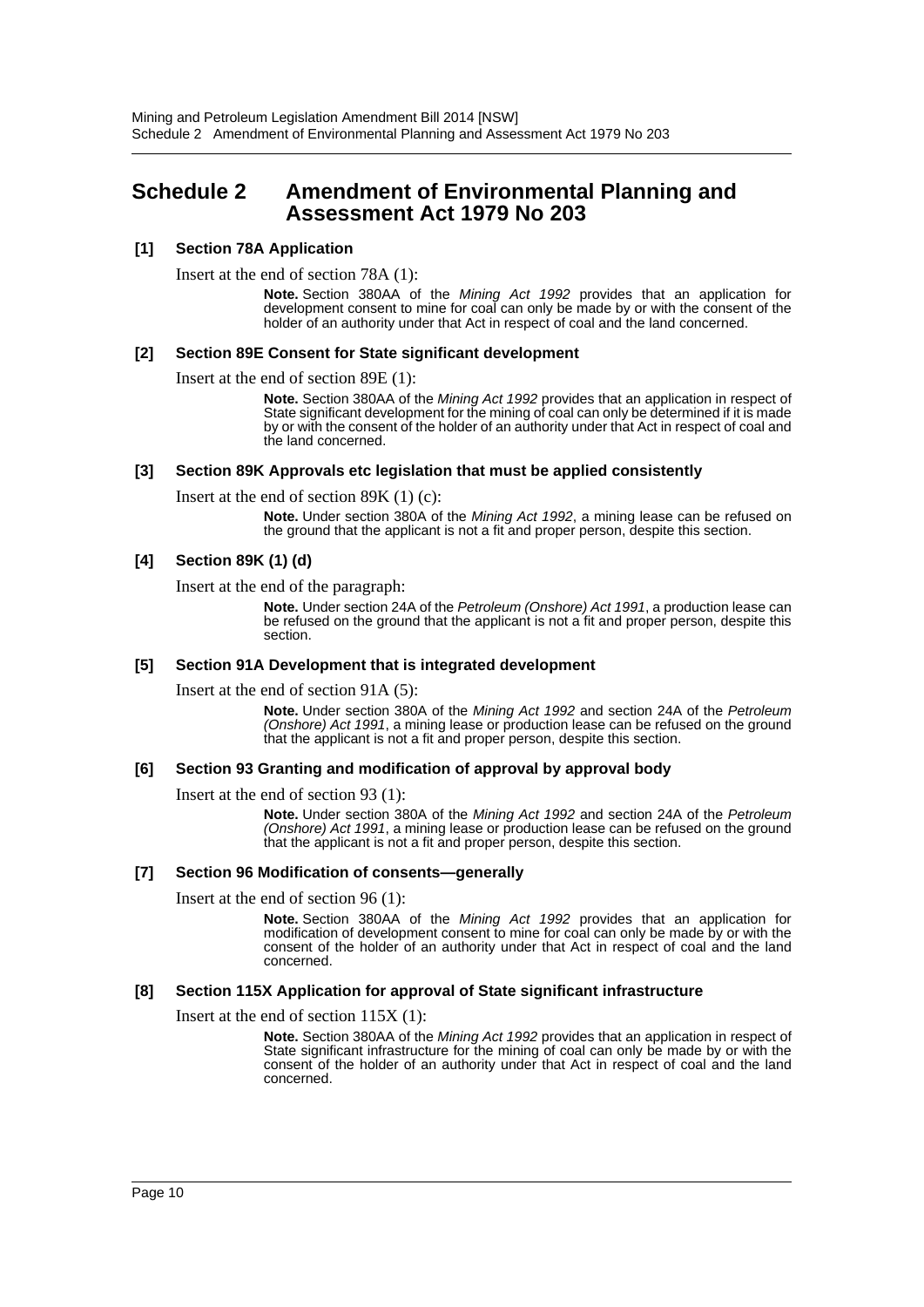### **[9] Section 115ZH Approvals etc legislation that must be applied consistently**

Insert at the end of section 115ZH (1) (c):

**Note.** Under section 380A of the *Mining Act 1992*, a mining lease can be refused on the ground that the applicant is not a fit and proper person, despite this section.

# **[10] Section 115ZH (1) (d)**

Insert at the end of the paragraph:

**Note.** Under section 24A of the *Petroleum (Onshore) Act 1991*, a production lease can be refused on the ground that the applicant is not a fit and proper person, despite this section.

#### **[11] Section 115ZI Modification of Minister's approval**

Insert at the end of section 115ZI (2):

**Note.** Section 380AA of the *Mining Act 1992* provides that a request for the modification of approval for State significant infrastructure for the mining of coal can only be made by or with the consent of the holder of an authority under that Act in respect of coal and the land concerned.

#### **[12] Schedule 6A Transitional arrangements—repeal of Part 3A**

Insert after clause 2:

#### **2A Public interest consideration for Part 3A projects**

- (1) To avoid doubt, it is declared that the Minister is authorised (and is taken always to have been authorised) to take the public interest into account when deciding whether or not to approve the carrying out of a project or to give approval for a concept plan under Part 3A, before or after the repeal of that Part.
- (2) It does not matter whether the Director-General's report on the project did or did not give consideration to or make any recommendation about the public interest or any particular aspect of the public interest.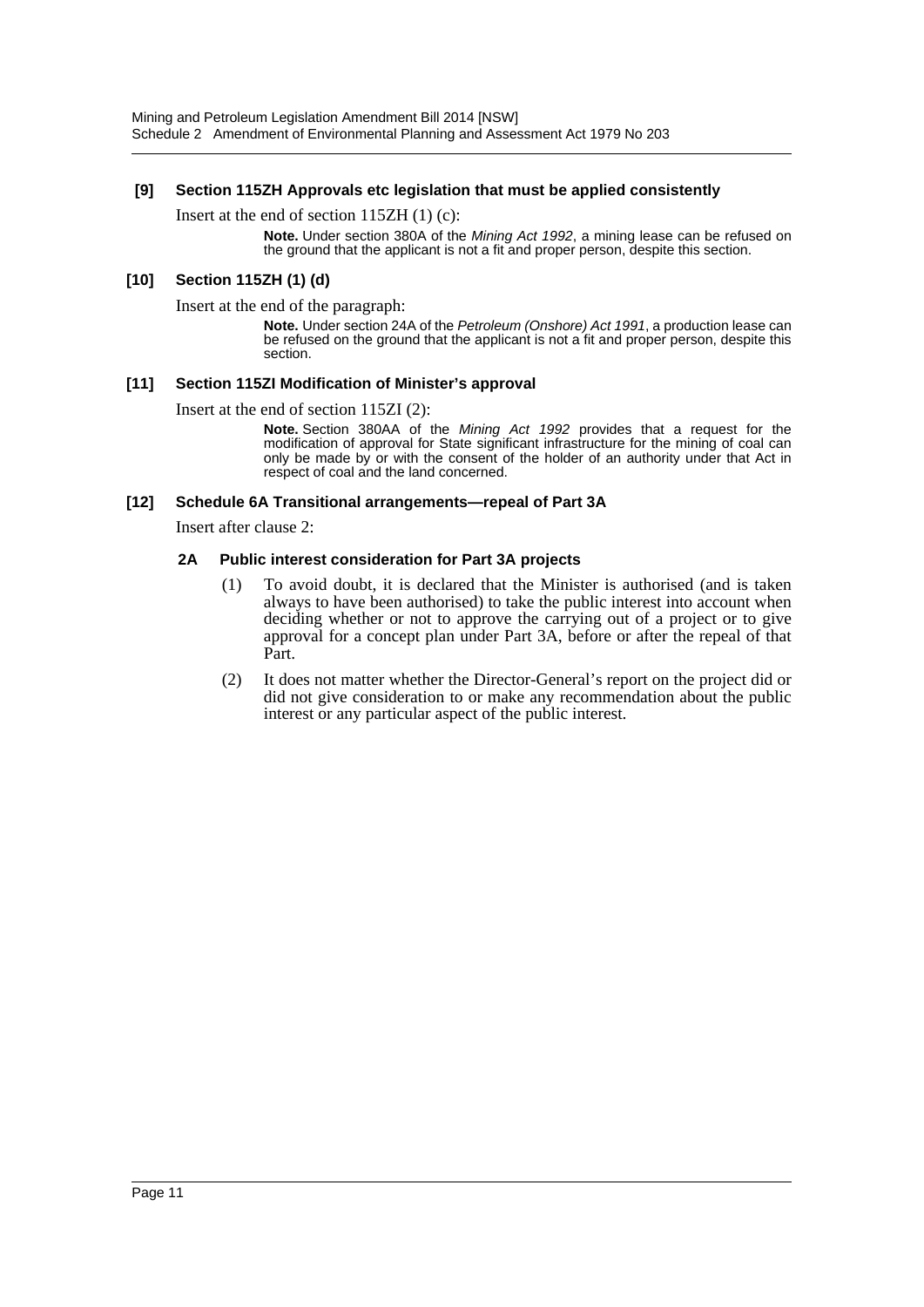# <span id="page-12-0"></span>**Schedule 3 Amendment of Environmental Planning and Assessment Regulation 2000**

# **Schedule 1 Forms**

Insert after clause 2 (1) (k):

(k1) in the case of development comprising mining for coal (within the meaning of section 380AA of the *Mining Act 1992*)—documentary evidence that the applicant holds an authority under the *Mining Act 1992* in respect of coal and the land concerned or has the written consent of the holder of such an authority to make the development application,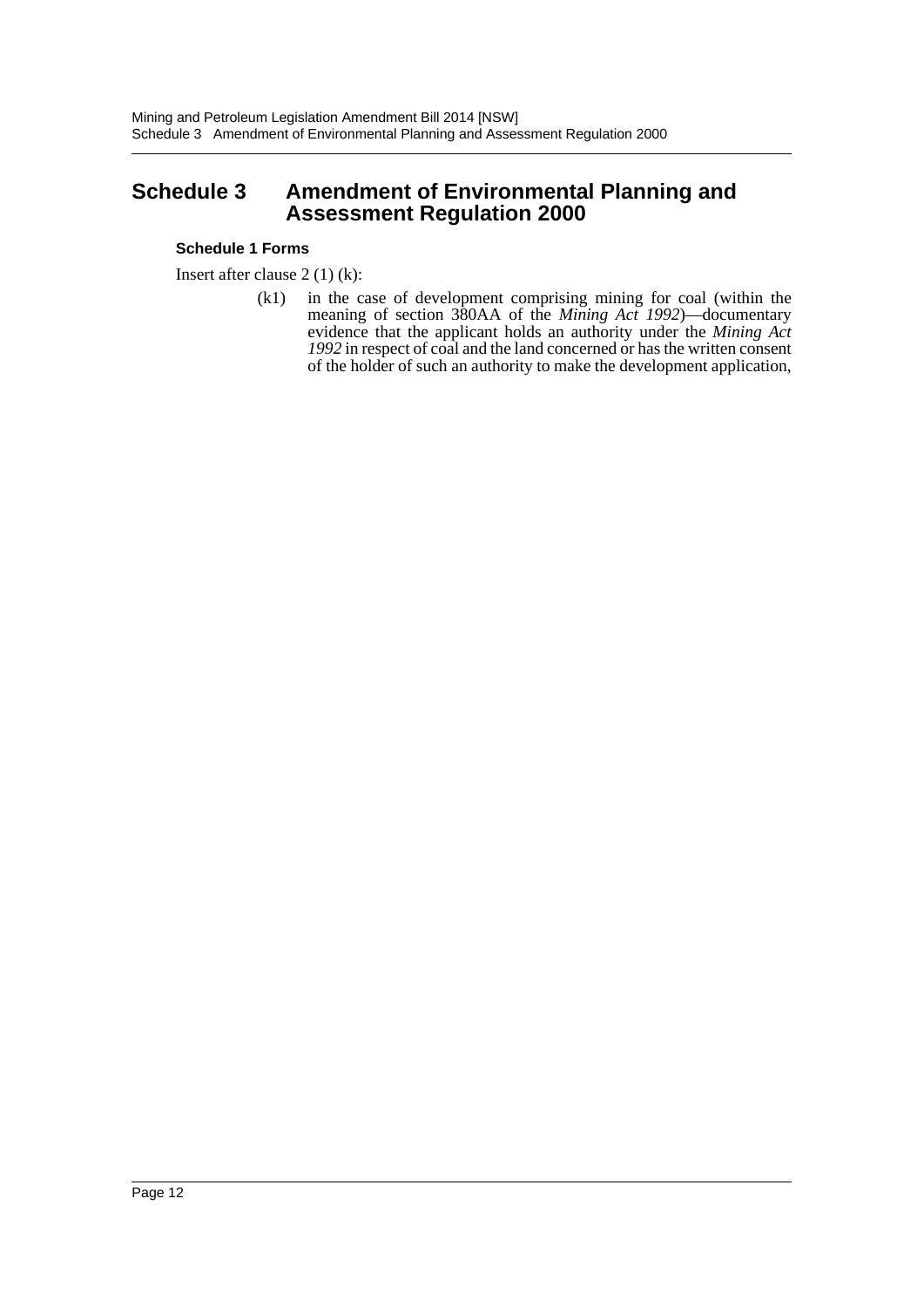# <span id="page-13-0"></span>**Schedule 4 Amendment of Mining Amendment Act 2008 No 19**

# **[1] Schedule 1 Amendment of Mining Act 1992**

Omit the definitions of *environmental performance*, *other relevant legislation* and *relevant person* from proposed section 237 in Schedule 1 [204].

# **[2] Schedule 1 [204]**

Omit the heading to proposed section 238. Insert instead:

#### **238 Environment to be taken into account**

# **[3] Schedule 1 [204]**

Omit proposed section 238 (1) (b).

**[4] Schedule 1 [204]** Omit proposed section 238 (4).

# **[5] Schedule 1 [204]**

Omit proposed section 239 (Meaning of environmental performance).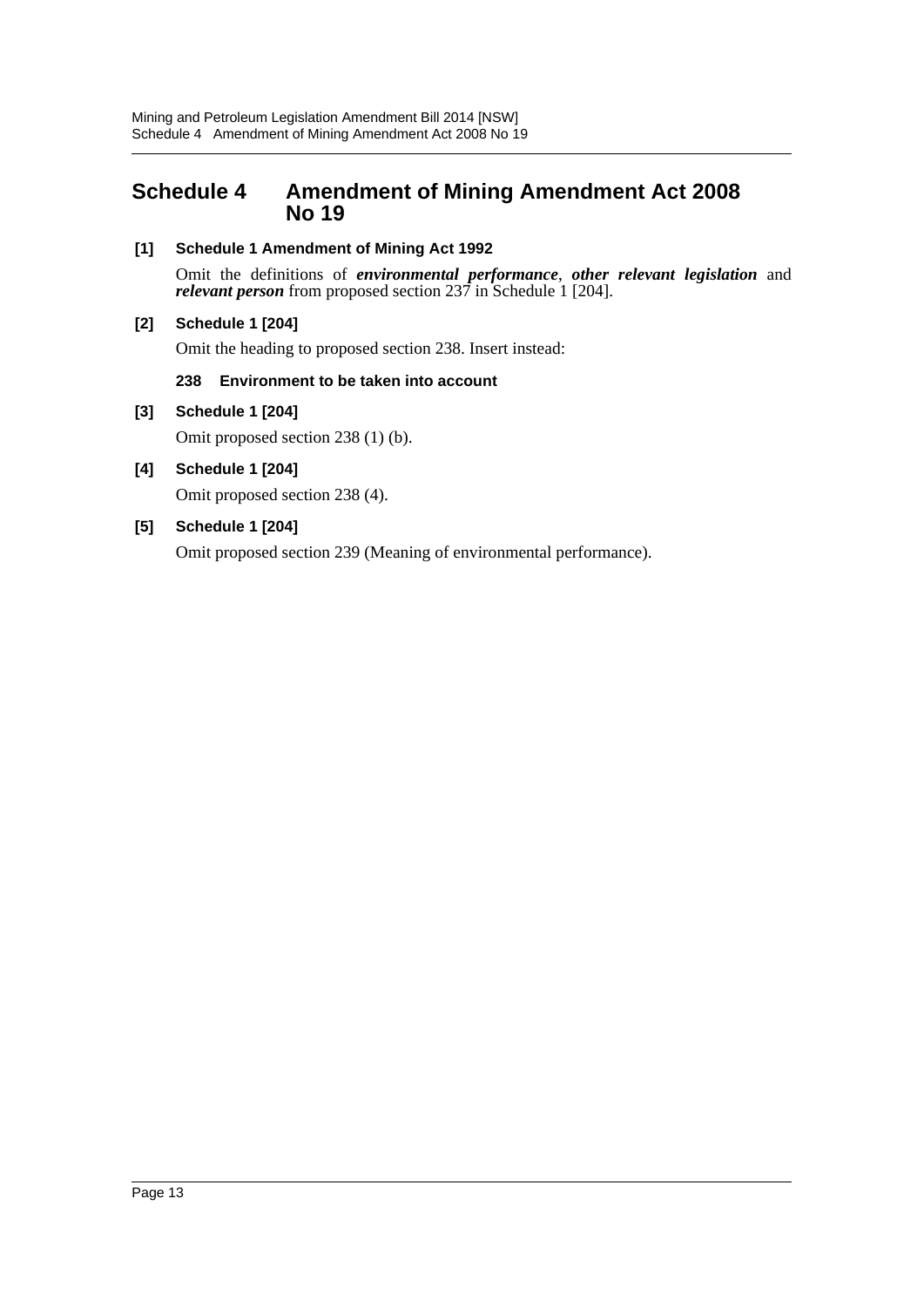# <span id="page-14-0"></span>**Schedule 5 Amendment of Petroleum (Onshore) Act 1991 No 84**

# **[1] Section 22 Cancellation and suspension of title**

Omit section 22 (1). Insert instead:

- (1) A petroleum title may be cancelled by the Minister if the Minister is satisfied that its holder has, at any time during the term of the title:
	- (a) contravened or failed to fulfil any of the conditions of the title, or
	- (b) failed to use the land comprised in the title in good faith for the purposes for which it has been granted, or
	- (c) used the land for a purpose other than that for which the title has been granted, or
	- (d) contravened a provision of this Act or the regulations (whether or not the holder has been prosecuted or convicted of an offence arising from the contravention).

# **[2] Section 22 (3A)**

Omit the subsection. Insert instead:

- (3A) The Minister may suspend all or any specified operations under a petroleum title until further notice if the Minister is satisfied that the holder of the title has contravened:
	- (a) a requirement under this Act to pay royalty, or to give or maintain security for the performance of the holder's obligations under the title, or
	- (b) any condition of the title that is identified as a condition related to environmental management.

#### **[3] Section 24A**

Omit the section. Insert instead:

#### **24A Fit and proper person consideration in making certain decisions about petroleum titles**

- (1) Despite anything to the contrary in this Act, any of the following decisions under this Act may be made on the ground that, in the opinion of the Minister, a relevant person is not a fit and proper person (without limiting any other ground on which such a decision may be made):
	- (a) a decision to refuse to grant or renew a petroleum title (a *relevant person* in such a case being an applicant for the grant or renewal of the petroleum title),
	- (b) a decision to refuse to transfer a petroleum title (a *relevant person* in such a case being the proposed transferee),
	- (c) a decision to cancel a petroleum title or to suspend operations under a petroleum title (in whole or in part), a *relevant person* in such a case being a holder of the petroleum title,
	- (d) a decision to restrict operations under a petroleum title by the imposition or variation of conditions of a petroleum title (a *relevant person* in such a case being a holder of the petroleum title).
- (2) For the purpose of determining whether a person is a fit and proper person, the Minister may take into consideration any or all of the following matters (but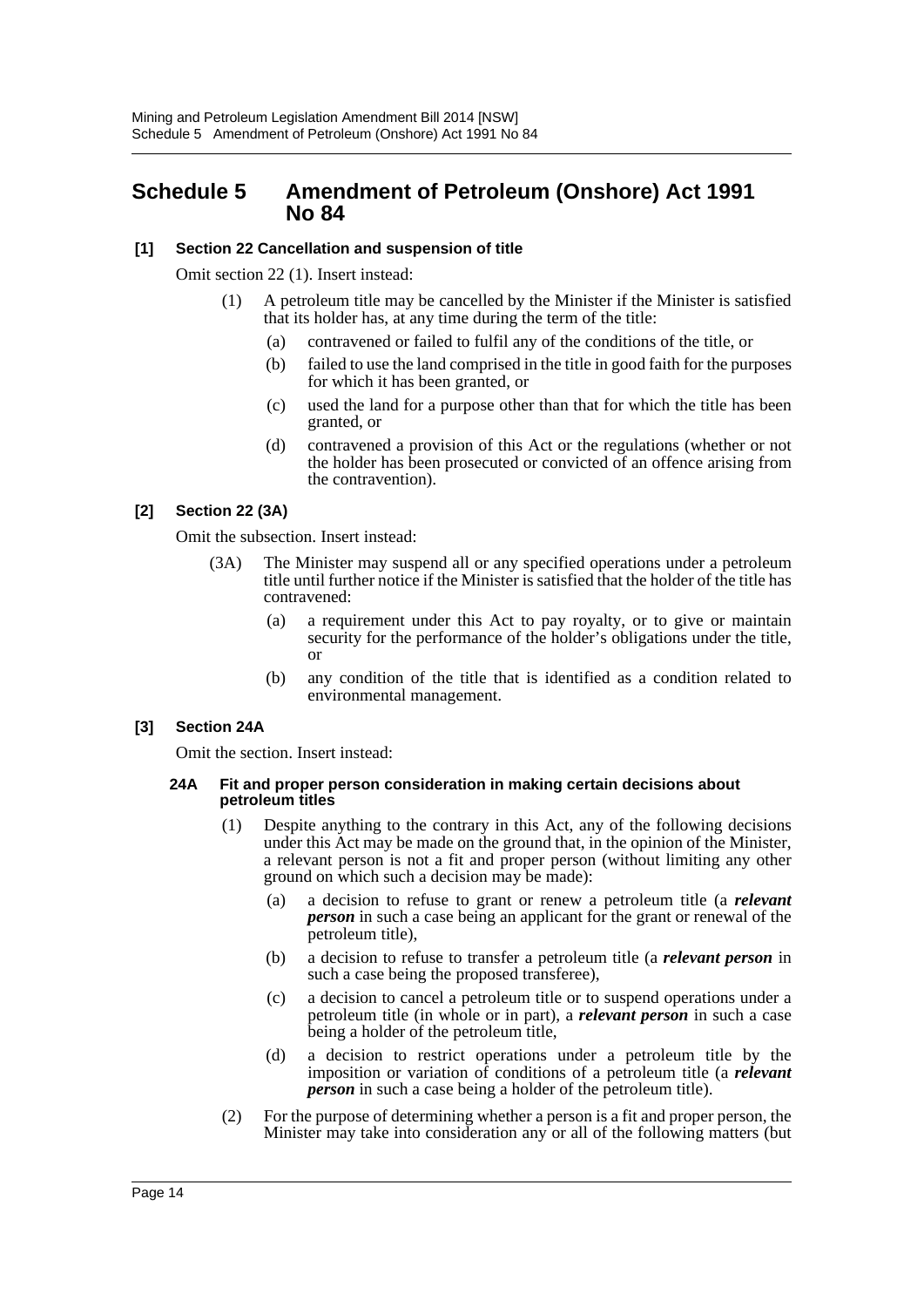without limiting the matters that can be taken into consideration for that purpose):

- (a) whether the person or (in the case of a body corporate) a director of the body corporate or of a related body corporate has compliance or criminal conduct issues (as defined in this section),
- (b) in the case of a body corporate, whether a director of the body corporate or of a related body corporate is or has been a director of another body corporate that has compliance or criminal conduct issues (as defined in this section) but only if the person was a director of that other body corporate at the time of the conduct that resulted in the compliance or criminal conduct issues,
- (c) the person's record of compliance with relevant legislation (established to the satisfaction of the Minister),
- (d) in the case of a body corporate, the record of compliance with relevant legislation (established to the satisfaction of the Minister) of any director of the body corporate or a related body corporate,
- (e) whether, in the opinion of the Minister, the management of the activities or works that are or are to be authorised, required or regulated under the petroleum title are not or will not be in the hands of a technically competent person,
- (f) whether, in the opinion of the Minister, the person is not of good repute,
- (g) in the case of a body corporate, whether, in the opinion of the Minister, a director of the body corporate or a related body corporate is not of good repute,
- (h) whether, in the opinion of the Minister, the person is not of good character, with particular regard to honesty and integrity,
- (i) in the case of a body corporate, whether, in the opinion of the Minister, a director of the body corporate or a related body corporate is not of good character, with particular regard to honesty and integrity,
- (j) whether the person, during the previous 3 years, was an undischarged bankrupt or applied to take the benefit of any law for the relief of bankrupt or insolvent debtors, compounded with his or her creditors or made an assignment of his or her remuneration for their benefit,
- (k) in the case of an individual, whether he or she is or was a director of a body corporate that is the subject of a winding up order or for which a controller or administrator has been appointed during the previous 3 years,
- (l) in the case of a body corporate, whether the body corporate or a related body corporate is the subject of a winding up order or has had a controller or administrator appointed during the previous 3 years,
- (m) whether the person has demonstrated to the Minister the financial capacity to comply with the person's obligations under the petroleum title,
- (n) whether the person is in partnership, in connection with activities that are subject to a petroleum title or proposed petroleum title, with a person whom the Minister considers is not a fit and proper person under this section,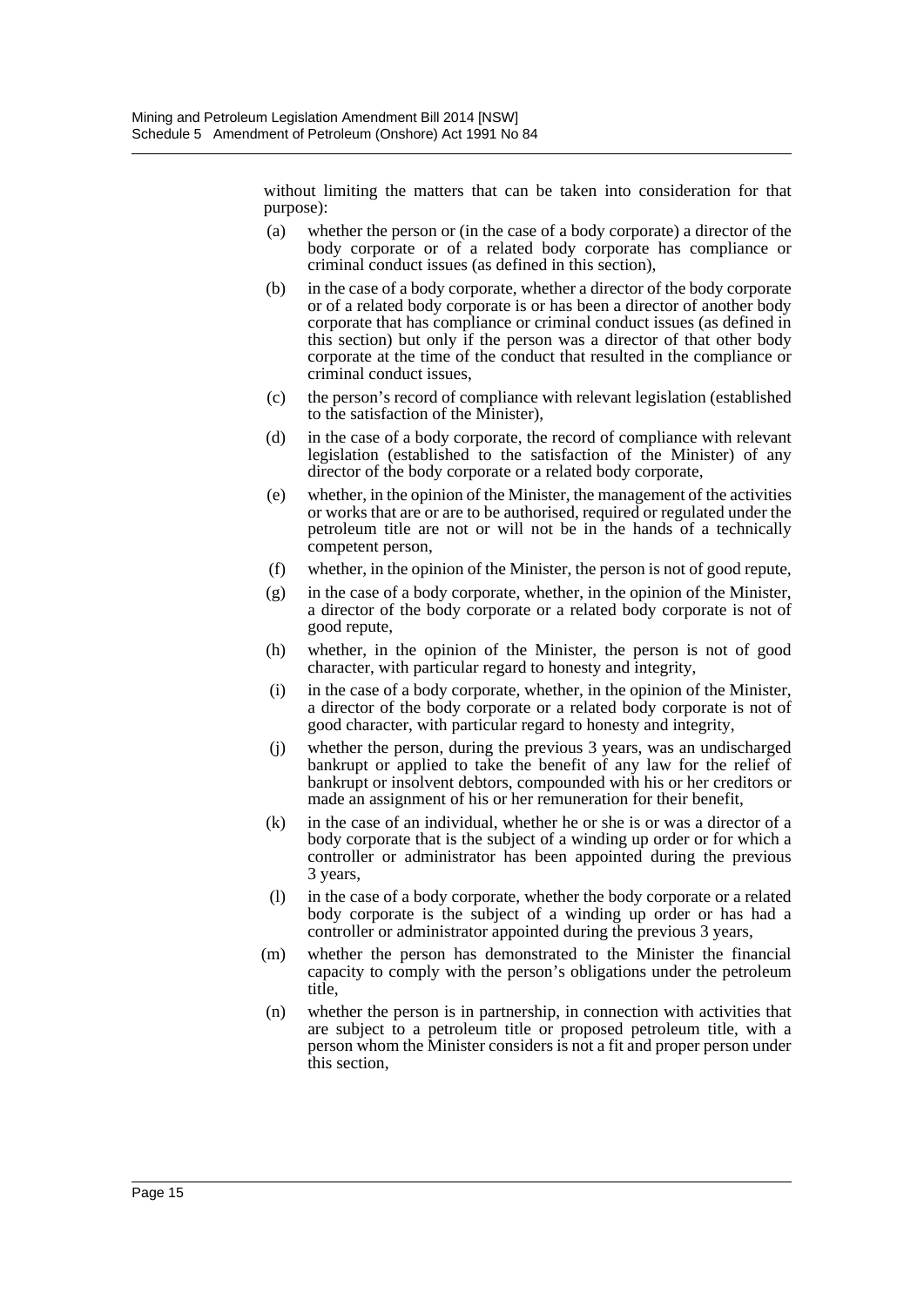- (o) whether the person has an arrangement (formal or informal) in connection with activities that are subject to a petroleum title or proposed petroleum title with another person whom the Minister considers is not a fit and proper person under this section, if the Minister is satisfied that the arrangement gives that other person the capacity to determine the outcome of decisions about financial and operating policies concerning those activities,
- (p) any other matters prescribed by the regulations.
- (3) A person or body corporate has *compliance or criminal conduct issues* if:
	- (a) the Minister is satisfied that the person or body corporate has contravened any relevant legislation, whether or not the person or body corporate has been prosecuted for or convicted of an offence arising from the contravention, or
	- (b) in the previous 10 years, the person or body corporate has been convicted in New South Wales or elsewhere of a serious offence or an offence involving fraud or dishonesty, or
	- (c) the person or body corporate has held a petroleum title, or any other instrument issued or granted under relevant legislation, that has been suspended, cancelled or revoked.
- (4) The grant, renewal or transfer of a petroleum title can be refused on the ground that the Minister is of the opinion that the applicant is not a fit and proper person even if:
	- (a) the petroleum title is necessary for the carrying out of State significant development that is authorised by a development consent, despite section 89K of the *Environmental Planning and Assessment Act 1979* (*the Planning Act*), or
	- (b) the petroleum title is necessary for the carrying out of approved State significant infrastructure under Part 5.1 of the Planning Act, despite section 115ZH of that Act, or
	- (c) the petroleum title is necessary for the carrying out of a transitional Part 3A project under Schedule 6A to the Planning Act, despite section 75V of that Act, or
	- (d) section 91A or 93 of the Planning Act would otherwise prevent that refusal.
- (5) To avoid doubt, section 22 (5) of this Act extends to the cancellation of (or suspension of operations under) a petroleum title under this section.
- (6) A relevant person who is aggrieved by a decision referred to in subsection (1) made on the ground that in the opinion of the Minister the person is not a fit and proper person may apply to the Land and Environment Court for a review of the Minister's opinion, and the following provisions apply to such a review:
	- (a) the review is to be by way of redetermination of the question of whether the relevant person is a fit and proper person, and fresh material or material in addition to, or in substitution for, the material considered by the Minister in the determination of that question may be given on the review and taken into consideration by the Court,
	- (b) on a review the Court is to decide whether or not the relevant person is a fit and proper person,
	- (c) the decision of the Court on a review is final and is to be given effect to by the Minister,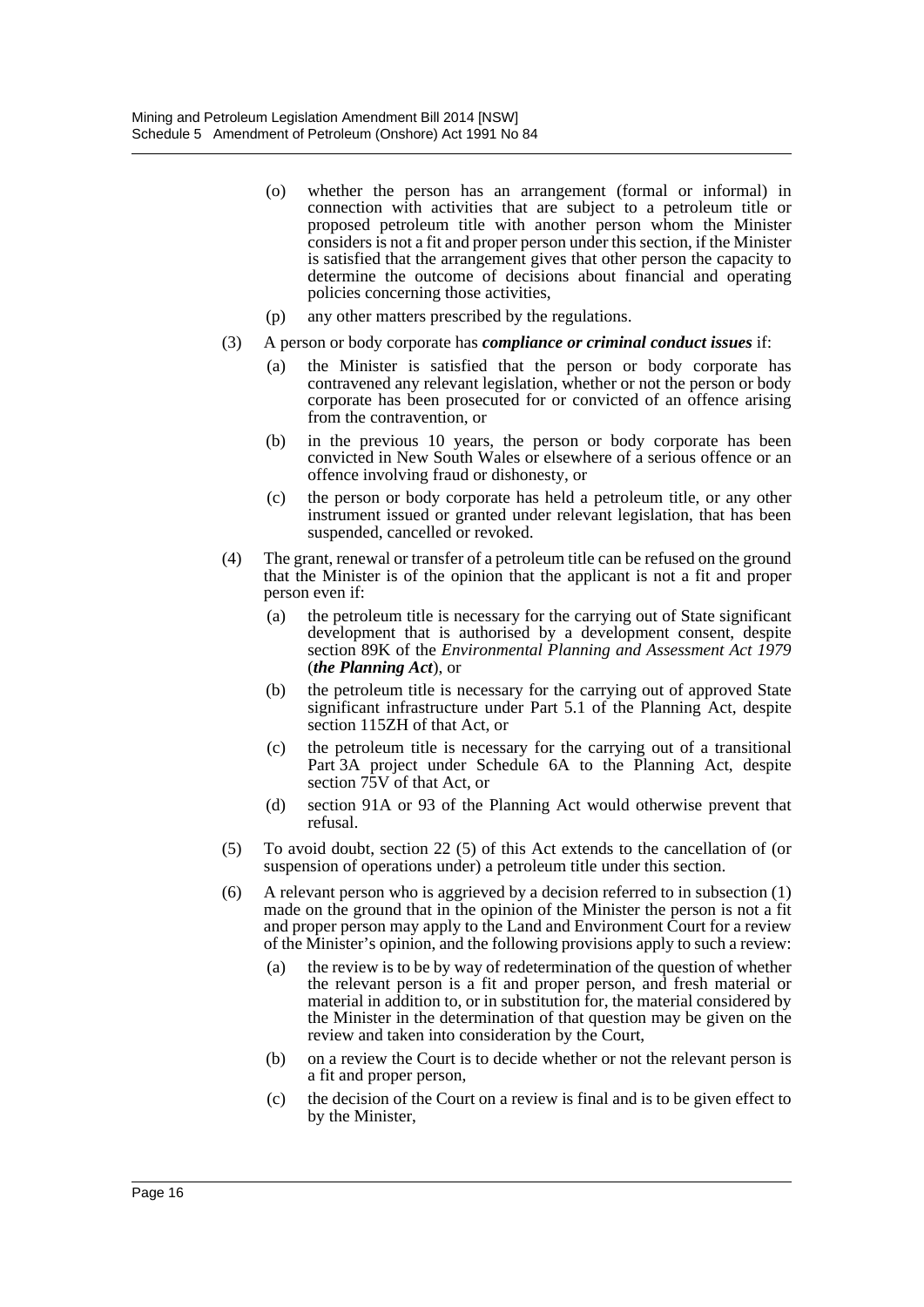- (d) the Minister is to take whatever action may be necessary to give effect to the Court's decision including action to revoke and remake any decision referred to in subsection (1).
- (7) In this section:

*director* of a body corporate includes any person involved in the management of the affairs of the body corporate.

*related body corporate* has the same meaning as in the *Corporations Act 2001* of the Commonwealth.

*relevant legislation* means the following legislation:

- (a) this Act,
- (b) the *Mining Act 1992*,
- (c) the environment protection legislation,
- (d) the *Environmental Planning and Assessment Act 1979*,
- (e) the work health and safety legislation within the meaning of the *Mining Act 1992*,
- (f) any other legislation prescribed by the regulations under this Act.

*serious offence* means:

- (a) an offence committed in New South Wales that is punishable by imprisonment for life or for a term of 5 years or more or by a fine of \$500,000 or more, or an offence committed elsewhere than in New South Wales that if committed in New South Wales would be an offence so punishable, or
- (b) an offence committed under a law of the Commonwealth that is punishable by imprisonment for life or for a term of 5 years or more or by a fine of \$500,000 or more.

#### **[4] Schedule 1 Savings and transitional provisions**

Insert at the end of the Schedule with appropriate Part and clause numbering:

# **Part Provisions consequent on enactment of Mining and Petroleum Legislation Amendment Act 2014**

#### **Operation of fit and proper person test**

- (1) Section 24A (as enacted by the *Mining and Petroleum Legislation Amendment Act 2014*) applies to any decision made after the commencement of that section, including:
	- (a) a decision with respect to an application or other matter that was pending on that commencement, and
	- (b) a decision based on conduct that occurred, or on a matter that arose, before that commencement.
- (2) Section 24A (4) (as enacted by the *Mining and Petroleum Legislation Amendment Act 2014*) extends to permit the Minister to refuse the grant, renewal or transfer of a petroleum title even if the development consent that would otherwise have prevented refusal was granted before the date of assent to the *Mining and Petroleum Legislation Amendment Act 2014*.